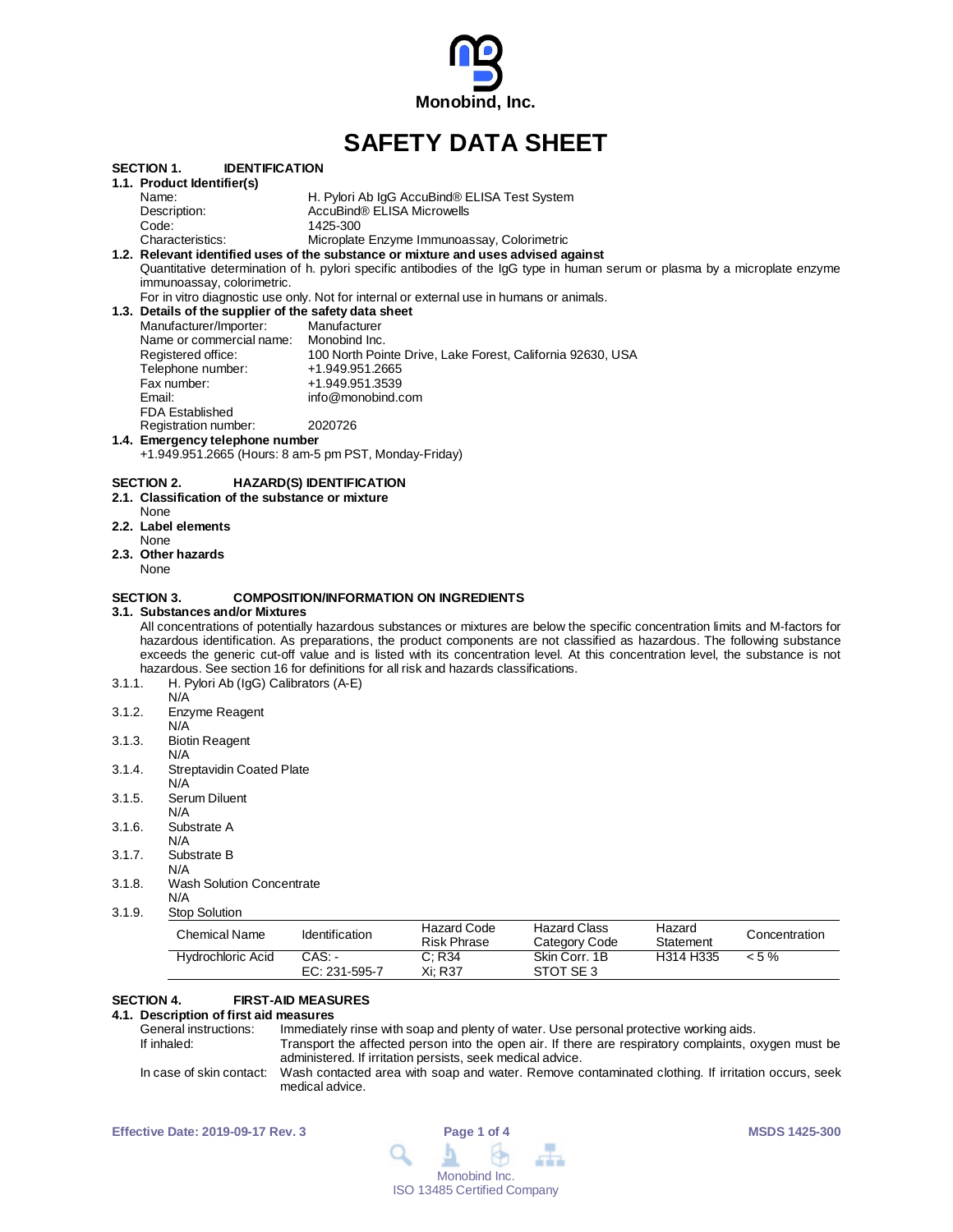In case of contact with eyes: Rinse with a stream of water for at least 15 minutes. Thorough rinsing must be ensured by opening the eyelids. If irritation occurs, seek medical advice.

If ingested: Do NOT induce vomiting. If conscious, rinse the mouth and administer a large amount of water to dilute the substance. In the case of unconsciousness, never administer anything orally. If irritation occurs, seek medical advice.

#### **4.2. Most important symptoms and effects, both acute and delayed** No data available

**4.3. Indication of any immediate medical attention and special treatment needed** No data available

## **SECTION 5. FIRE-FIGHTING MEASURES**

- **5.1. Extinguishing media**
	- Carbon dioxide, dry powder, foam, water
- **5.2. Special hazards arising from the substance or mixture**
- None **5.3. Advice for firefighters**

Wear appropriate personal protective equipment and clothing. Wear self-contained breathing apparatus, if necessary.

# **SECTION 6. ACCIDENTAL RELEASE MEASURES**

## **6.1. Personal precautions, protective equipment and emergency procedures**

Avoid contact with skin and eyes. Wear suitable personal protective clothing.

**6.2. Environmental precautions**

Avoid penetration into sewerage systems, surface and ground water. Avoid soil pollution.

## **6.3. Methods and material for containment and cleaning up**

Cover with suitable absorbing material. After removing the substance, rinse the spot of spilling thoroughly with water and soap. Dispose of waste according to all federal, state, and local regulations.

### **6.4. Reference to other sections**

See Section 8 for personal protective equipment. See Section 13 for appropriate disposal methods.

## **SECTION 7. HANDLING AND STORAGE**

**7.1. Precautions for safe handling**

Avoid spills. Avoid contact with skin, eyes and clothing. Use suitable protective means to work with the substance. Use in a well-ventilated area. Follow good manufacturing practices when using product. Do not drink, smoke, or eat in work areas.

# **7.2. Conditions for safe storage, including any incompatibilities**

Kit and unopened components:

Store at temperatures between  $+ 2$  and  $+ 8$  °C in a dry and dark place until expiration date.

7.2.2. Opened components:

Opened reagents are stable for sixty (60) days when stored at 2-8 °C.

7.2.3. For prepared reagents (see product insert): Diluted wash buffer should be stored at room temperature (2-30 °C) for up to 60 days. Working substrate solution should be stored at 2-8 °C and is stable for one (1) year. Diluted serum diluent solution should be stored at 2-8 °C and is stable for up to 60 days.

## **7.3. Specific end uses**

Product procedure should be performed by a skilled individual or trained professional for in vitro diagnostic use only.

# **SECTION 8. EXPOSURE CONTROL/PERSONAL PROTECTION**

## **8.1. Control parameters**

No substances with occupational exposure limits.

### **8.2. Exposure controls**

| 8.2.1. | Eye/face protection:    | Safety glasses or goggles with side shields recommended                                                                                                                 |
|--------|-------------------------|-------------------------------------------------------------------------------------------------------------------------------------------------------------------------|
| 8.2.2. | Skin protection:        | Compatible protective gloves recommended. Wash hands after properly removing and                                                                                        |
|        |                         | disposing of gloves.                                                                                                                                                    |
|        | Other skin protection:  | Laboratory coats are recommended.                                                                                                                                       |
| 8.2.3. | Respiratory protection: | No respiratory protection is required. Use product in rooms enabling good ventilation. If<br>local exhaustion is necessary, general (forced) exhaustion is recommended. |
| 8.2.4. | Thermal hazards:        | None                                                                                                                                                                    |

## **SECTION 9. PHYSICAL AND CHEMICAL PROPERTIES**

# **9.1. Information on basic physical and chemical properties**

- Appearance:
	- Physical state (at 20 °C)

Calibrators, Enzyme Reagent, Biotin Reagent, Wash Solution Concentrate, Substrate Solutions, Stop **Solution** 

| Microtiter strips      |
|------------------------|
|                        |
| Calibrators            |
| Enzyme Reagent         |
| <b>Biotin Reagent</b>  |
| Diluent                |
| Stop, Substrates, Wash |
|                        |

**Effective Date: 2019-09-17 Rev. 3 Page 2 of 4 MSDS 1425-300**

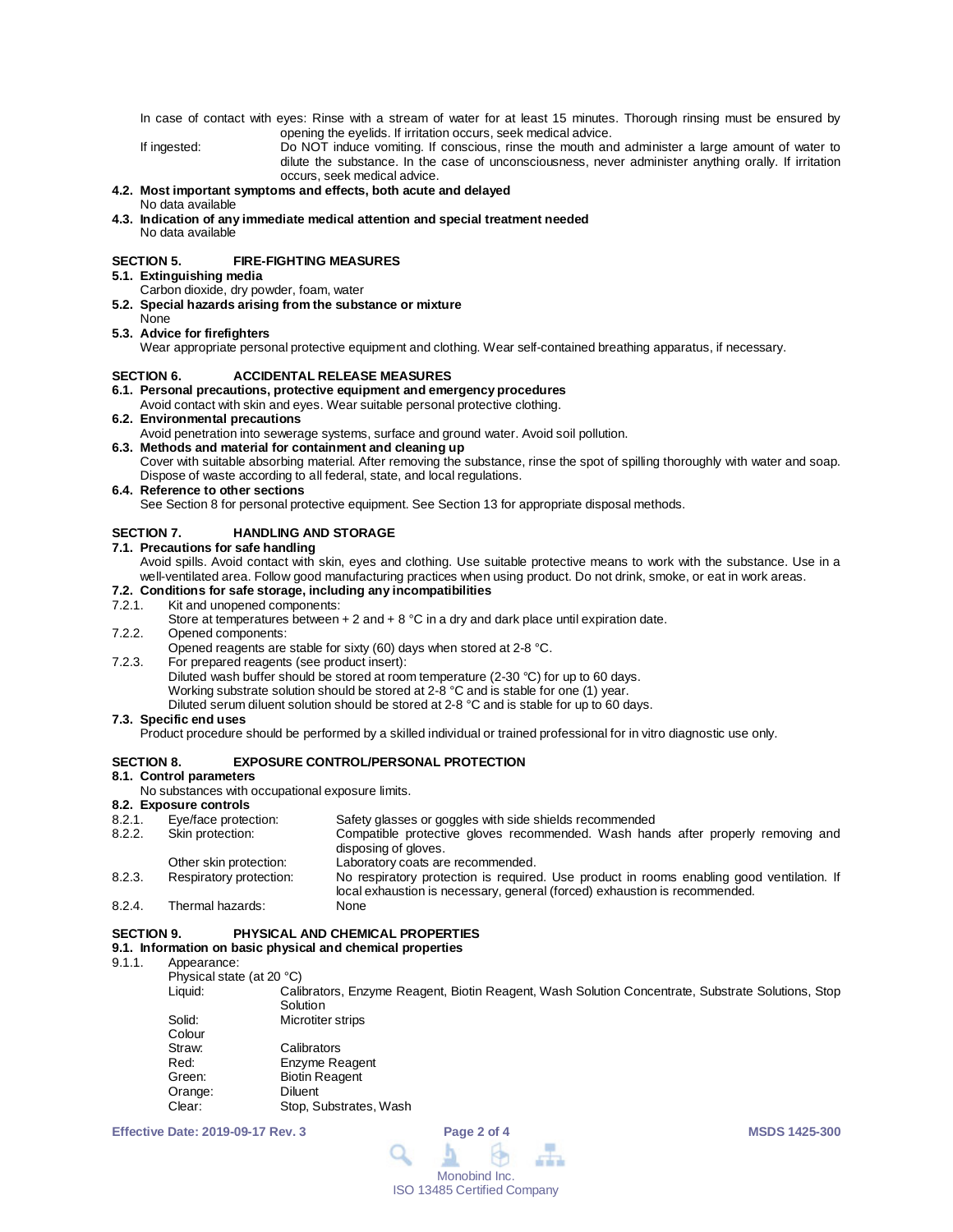| 9.1.2.             | Odour:                                                                  | Odourless                              |                                                                                                    |
|--------------------|-------------------------------------------------------------------------|----------------------------------------|----------------------------------------------------------------------------------------------------|
| 9.1.3.<br>9.1.4.   | Odour threshold:<br>pH value:                                           | Not applicable<br>Stop solution: $<$ 3 |                                                                                                    |
|                    |                                                                         |                                        | Calibrators: $7.4 \pm 0.2$                                                                         |
|                    |                                                                         | Enzyme: $7.3 \pm 0.2$                  |                                                                                                    |
|                    |                                                                         | Biotin: $7.3 \pm 0.2$                  |                                                                                                    |
|                    |                                                                         |                                        | Streptavidin Wells: $7.5 \pm 0.2$                                                                  |
|                    |                                                                         |                                        | Serum Diluent: $7.4 \pm 0.2$                                                                       |
|                    |                                                                         |                                        | Wash Solution Concentrate: $8.8 \pm 0.2$                                                           |
|                    |                                                                         |                                        | Substrate Reagent A: $3.2 \pm 0.2$<br>Substrate Reagent B: $5.0 \pm 0.2$                           |
| 9.1.5.             | Melting point/freezing point:                                           |                                        | Not determined                                                                                     |
| 9.1.6.             | Initial boiling point/ boiling range:                                   |                                        | Not determined                                                                                     |
| 9.1.7.             | Flash point:                                                            | Not applicable                         |                                                                                                    |
| 9.1.8.             | Evaporation rate:                                                       | Not determined                         |                                                                                                    |
| 9.1.9.             | Flammability (solid, gas):                                              |                                        | Not flammable                                                                                      |
| 9.1.10.            | Upper/lower flammability or explosive limits:                           |                                        | Not applicable                                                                                     |
| 9.1.11.            | Vapour pressure: Not determined                                         |                                        |                                                                                                    |
| 9.1.12.            | Vapour density:                                                         | Not determined                         |                                                                                                    |
| 9.1.13.            | Relative density:                                                       | Not determined                         |                                                                                                    |
| 9.1.14.<br>9.1.15. | Solubility:<br>Partition coefficient: n-octanol/water:                  | Water soluble                          | Not determined                                                                                     |
| 9.1.16.            | Auto-ignition temperature:                                              |                                        | Not applicable                                                                                     |
| 9.1.17.            | Decomposition temperature: Not determined                               |                                        |                                                                                                    |
| 9.1.18.            | Viscosity:                                                              |                                        | Not determined                                                                                     |
| 9.1.19.            | Explosive properties:                                                   |                                        | None                                                                                               |
| 9.1.20.            | Oxidising properties:                                                   |                                        | Not determined                                                                                     |
|                    | 9.2. Other information                                                  |                                        |                                                                                                    |
| None               |                                                                         |                                        |                                                                                                    |
| <b>SECTION 10.</b> |                                                                         |                                        | STABILITY AND REACTIVITY                                                                           |
| 10.1.Reactivity    |                                                                         |                                        |                                                                                                    |
|                    | No known reactivity hazards associated with product                     |                                        |                                                                                                    |
|                    | 10.2. Chemical stability<br>Stable under recommended storage conditions |                                        |                                                                                                    |
|                    | 10.3. Possibility of hazardous reactions                                |                                        |                                                                                                    |
|                    | No hazardous polymerization                                             |                                        |                                                                                                    |
|                    | 10.4. Conditions to avoid                                               |                                        |                                                                                                    |
|                    | Excessive heat and light                                                |                                        |                                                                                                    |
|                    | 10.5. Incompatible materials                                            |                                        |                                                                                                    |
| Acids              | 10.6. Hazardous decomposition products                                  |                                        |                                                                                                    |
|                    | Not determined                                                          |                                        |                                                                                                    |
|                    |                                                                         |                                        |                                                                                                    |
| <b>SECTION 11.</b> |                                                                         |                                        | TOXICOLOGICAL INFORMATION:                                                                         |
|                    | 11.1. Information on toxicological effects<br>Acute toxicity:           |                                        |                                                                                                    |
| 11.1.1.<br>11.1.2. | Skin corrosion/irritation:                                              |                                        | Not determined<br>Not determined                                                                   |
| 11.1.3.            | Serious eye damage/irritation: Not determined                           |                                        |                                                                                                    |
| 11.1.4.            | Respiratory or skin sensitisation:                                      |                                        | Not determined                                                                                     |
| 11.1.5.            | Germ cell mutagenicity:                                                 |                                        | Not determined                                                                                     |
| 11.1.6.            | Carcinogenicity:                                                        |                                        | No component of this product present at levels $\geq 0.1\%$ is identified as probable, possible or |
|                    |                                                                         |                                        | confirmed human carcinogen by NTP (National Toxicology Program), IARC (International               |
|                    |                                                                         |                                        | Agency for Research on Cancer), or OSHA (Occupational Safety & Health Administration)              |
| 11.1.7.            | Reproductive toxicity:                                                  |                                        | Not determined                                                                                     |
| 11.1.8.<br>11.1.9. | STOT-single exposure:<br>STOT-repeated exposure:                        |                                        | Not determined<br>Not determined                                                                   |
|                    |                                                                         |                                        |                                                                                                    |

- 11.1.10. Aspiration hazard: Not determined
- 
- 11.1.11. Information on likely routes of exposure:
	- If ingested:  $\overline{\phantom{a}}$  No known health effects<br>If inhaled: No known health effects
		- No known health effects<br>No known health effects
		- If contact with skin:<br>If contact with eyes: No known health effects
- 11.1.12. Symptoms related to the physical, chemical, and toxicological characteristics: None after short or long-term exposure

# **SECTION 12. ECOLOGICAL INFORMATION 12.1.Toxicity**

# Not determined.

**12.2.Persistence and degradability** Not determined

**Effective Date: 2019-09-17 Rev. 3 Page 3 of 4 MSDS 1425-300**

 $\blacksquare$ Q 血血血 Monobind Inc. ISO 13485 Certified Company